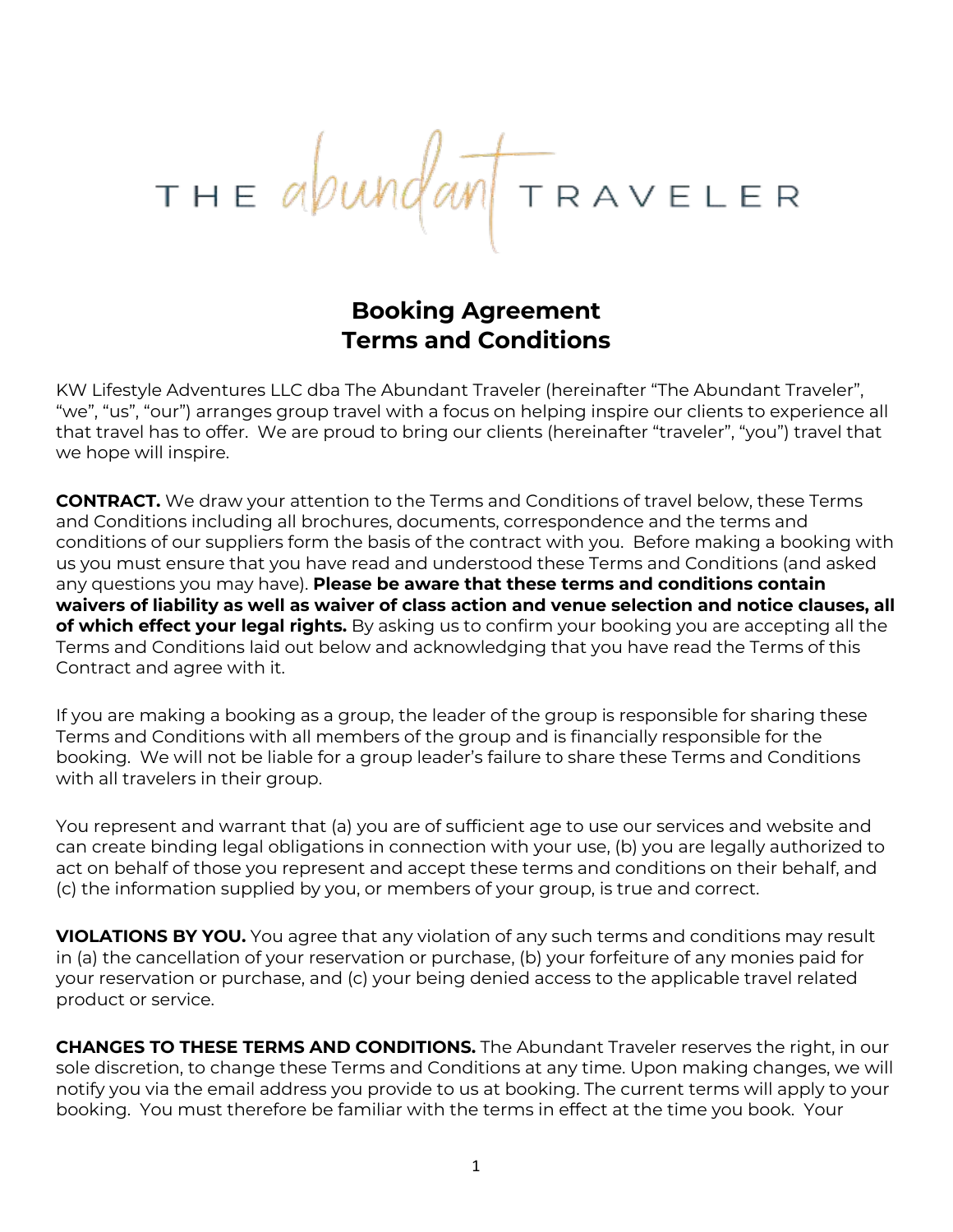continued use of our services including continuing to use or maintain any bookings after notice of any changes to the terms and conditions constitutes your consent to the changes.

**COVID-19 RELEASE OF LIABILITY.** By booking a trip at this time, you acknowledge the highly contagious nature of COVID-19 and voluntarily assume the risk for yourself and any minors traveling with you, that you or they may be exposed to or infected by COVID-19 by traveling and that such exposure or infection may result in personal injury, illness, permanent disability, and death even if such injuries or losses occur in a manner that is not foreseeable at the time you book your trip. You acknowledge that exposure to such viruses or disease is an inherent risk of traveling, that cannot be controlled or eliminated by The Abundant Traveler. You agree to provide The Abundant Traveler with proof of a negative COVID -19 test within 72 hours of trip departure. Failure to provide such a test shall result in cancellation of your trip, for which there will be no refund.

You acknowledge that due to the uncertainty of travel at this time, your trip may be postponed or cancelled, or changes may be made to itineraries due to closures of certain sites or activities, for which there may be no refund. All destinations and suppliers have their own rules related to COVID-19. For example, you may be required to quarantine upon arrival in some locations. Some locations may require masks or social distancing, they may require you to provide proof of vaccination or negative testing. Stopover countries requirements will also apply. On your return home, additional testing, requirements, or documentation may be required. While we will try to assist you in understanding these requirements, you are responsible for understanding these requirements and must not rely on any representations made by The Abundant Traveler. Should you be denied entry to any destination, we shall not be responsible for any such denial, or any cost associated therewith. You understand that you may become sick before, during, or after the trip and may not be able to travel and such cancellation or interruption will be subject to our cancellation terms below, for which we will not be liable.

You agree that due to uncertainty caused by COVID-19, The Abundant Traveler has strongly encouraged the purchase of travel protection coverage including cancel for any reason coverage if and when available, and that should you fail to purchase travel protection coverage, The Abundant Traveler shall not be liable to any losses howsoever arising. The Abundant Traveler shall not be liable should travel protection exclude Covid-19 related losses.

You, for yourself, and any minors traveling with you, and on behalf of your and their heirs, assigns, personal representatives and next of kin (The Releasors), HEREBY RELEASE, AND HOLD HARMLESS KW Lifestyle Adventures LLC dba The Abundant Traveler, its members, officers, agents, and/or employees, suppliers, and other trip members (RELEASEES), of from and against any and all claims, damages, demands, losses, and liability arising out of or related in any way, in whole or in part to any POSTPONEMENT, CANCELLATION, CHANGES, INJURY, DISABILITY, DEATH OR ANY OTHER LOSS you may suffer due to exposure, infection, spread, closure, and travel restrictions related to COVID- 19, WHETHER ARISING FROM THE NEGLIGENCE OF THE RELEASEES OR OTHERWISE, to the fullest extent permitted by law. The terms of this HOLD HARMLESS AND RELEASE OF ALL LIABILITY paragraph, shall survive any termination or cancellation of this Contract, whether by operation of law or otherwise.

**SCOPE/AGENCY.** The Abundant Traveler does not provide, own, or control the travel services and products that are provided as part of your trip, such as flights, accommodations, meals, rental cars, packages, or travel insurance (the "Travel Products"). The Travel Products are owned,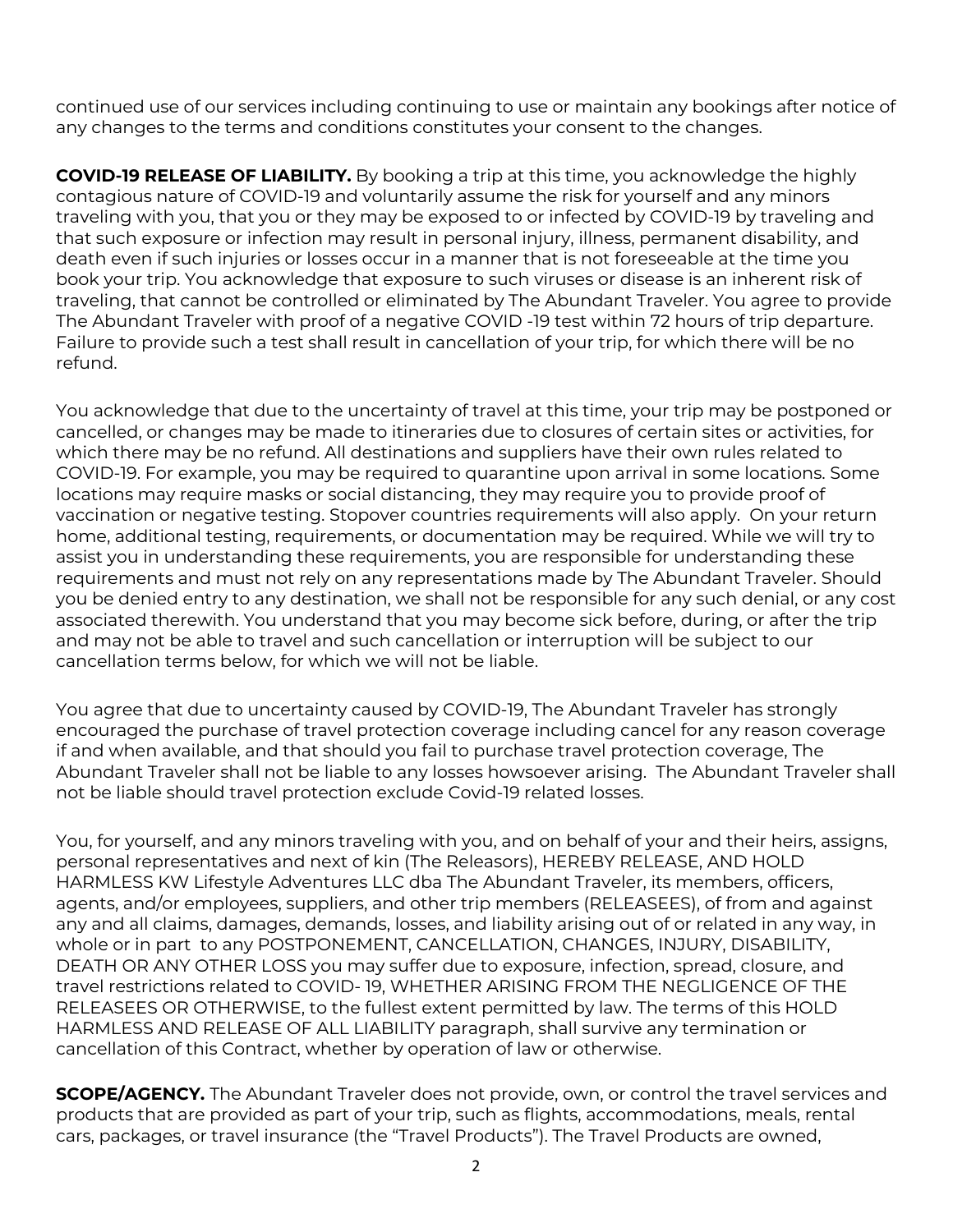controlled, or made available by third parties (the "Suppliers") such as airlines, hotels, and trip operators. The Suppliers are responsible for the Travel Products. The Supplier's terms and privacy policies apply to your booking so you must agree to and understand those terms. Your interaction with any Supplier is at your own risk; The Abundant Traveler does not bear any responsibility should anything go wrong with your booking or during your travel. Hence, as the traveler, you agree that The Abundant Traveler acts only as agent for the traveler in acquiring transportation, hotel accommodations, sightseeing , and other privileges, or services for the travelers' benefit, and on the express condition that The Abundant Traveler shall not be responsible for any loss, accident, injury, delay, defect, omission or irregularity which may occur or be occasioned, whether by reason of any act, negligence or default of any company or person engaged in or responsible for carrying out any of the arrangements, or otherwise in connection therewith.

**BOOKING/PAYMENT.** If you are ready to book your next trip, contact us. Our trips take hours of planning to bring them to fruition including many hours of work long before your departure date. To compensate us for this work the trip cost includes a planning fee. This fee is always nonrefundable. Because suppliers require payment up front a deposit is generally required to complete your booking. Your booking will be confirmed on receipt of the completed registration information, and the payment of the deposit. After booking you will receive your itinerary with an invoice with payment information and other important travel information. This invoice is subject to change until you receive confirmation that your travel is booked. Deposits are typically NON-REFUNDABLE, unless stated otherwise in the terms and conditions of the Supplier.

Bookings do not include airfare and you must not make any air reservation until you receive confirmation of your booking. Your contract for airfare is with the carrier and subject to its terms and we will not be liable for any change fees or cancellation fees or other additional cost you incur with the air carrier.

Upon booking, we will provide you with instructions of payments and all due dates. You must make all payments in full and on time. If you are booking within 60 days of the departure date, full payment will be due at the time of booking confirmation. If full payment is not received by the final payment date on your invoice, we reserve the right to cancel your travel and apply the cancellation charges set out in the cancellation section below. Failure to make a payment may result in the cancellation of your travel. In such a case this would be considered a cancellation by you and the cancellation terms and fees as described below would be in effect.

Once payment for your trip is processed, you will receive i) a receipt and ii) a checklist of items for you to review travel documents. Please review documents carefully and promptly as we will not be responsible for any errors. It is your responsibility to review all travel documentation and alert us as soon as possible with any corrections.

**CREDIT CARD BOOKINGS.** While we and our suppliers do accept major credit cards including Visa, Mastercard, American Express and Discover, travelers must provide to us a click authorization for every transaction for your trip. Your booking may also include a credit card processing fee, we do not control this fee and this fee is non-refundable. Your authorization is an agreement for us to charge your card and an acknowledgement and agreement to these terms and conditions including the cancellation terms. As such you agree not to make any improper chargebacks.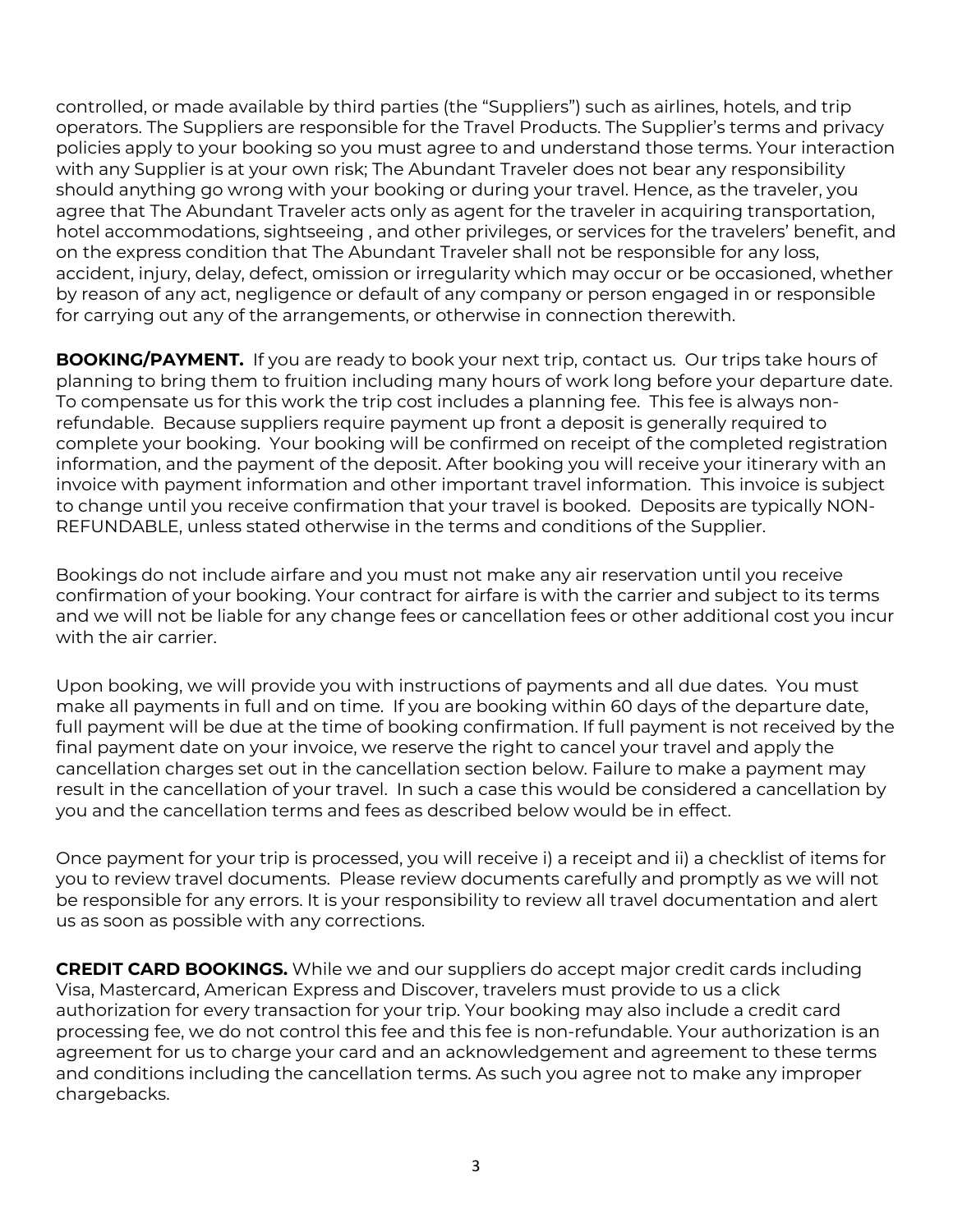In certain cases, you have the ability to dispute charges with credit card companies ("chargebacks"). Before initiating a chargeback, we ask you first to call us to discuss any questions or concerns about our charges. We will work with you in attempting to resolve your concerns. By using our service to make a reservation, you accept and agree to our cancellation policy. The Abundant Traveler retains the right to dispute any chargeback that is improper and recover any costs, including attorney's fees related to improper chargebacks. Additionally, in the event of an improper chargeback, we retain the right to cancel any travel reservation related to that improper chargeback. The following chargeback scenarios are improper, and we retain the right to investigate and rebut any such chargeback claims:

- Chargebacks resulting from non-cancellable reservations, whether or not the reservation is used.
- Chargebacks resulting from charges authorized by family, friends, associates or other third parties with direct access to your credit card. This does not include credit card fraud.
- Chargebacks arising from inconsistency or inaccuracy with regard to the supplier's product description.
- Chargebacks resulting from force majeure or other circumstances that are beyond the control of The Abundant Traveler or the Supplier.
- Chargebacks resulting because you do not agree with the cancellation policy.

**PRICE AND RATE CHANGES.** The price of your itinerary will be based on known costs at the date of issue of the itinerary. All prices we advertise are accurate at the date published, but we reserve the right to change any of those prices from time to time. Prices include a cost for fuel and local taxes that are estimated at the date of this publication. At the time of booking confirmation, we will provide you with an invoice reflecting the current price and particular inclusions.

We reserve the right to add a supplement to your travel prices should our costs of supplying your travel increase, until we receive your final payment. Any increase to your travel price will be as the result of changes in our costs of supplying your travel resulting from transportation charges, (fuel, airport charges, scheduled air fares and other transport charges which form part of our contract with the transport provider), dues or taxes payable locally, currency fluctuations and government action, any other airline surcharges, taxes or fees payable for services. If our costs to supply your travel increase, we reserve the right to increase the price of your travel and will forward a new Invoice reflecting any changes made. After final payment your price is locked in.

All trips are based on a minimum number of participants. The Abundant Traveler makes every effort to ensure that trips meet their minimum requirements. However, if the trip drops below the minimum number of participants cancellation of the trip may occur at the sole discretion of The Abundant Traveler. In such a case, we may increase the price of the trip, offer alternative trip dates or other travel arrangements, or provide you with a travel credit. You may choose to accept these arrangements or to cancel your booking, in which case a full refund minus planning fee and transferrable deposit or travel credit will be provided. Any air cancellation will be in accordance with the terms of the carrier and The Abundant Traveler will not be liable for the carrier's refusal to make any refund whatsoever. The Abundant Traveler will not be liable for any additional costs incurred outside of the trip prices such as visa and passport fees, travel insurance or any other purchases made by the traveler in anticipation of the trip.

We reserve the right to make changes to and correct errors in advertised prices at any time before your travel is confirmed. We will advise you of any errors of which we are aware and of the then applicable price at the time of booking.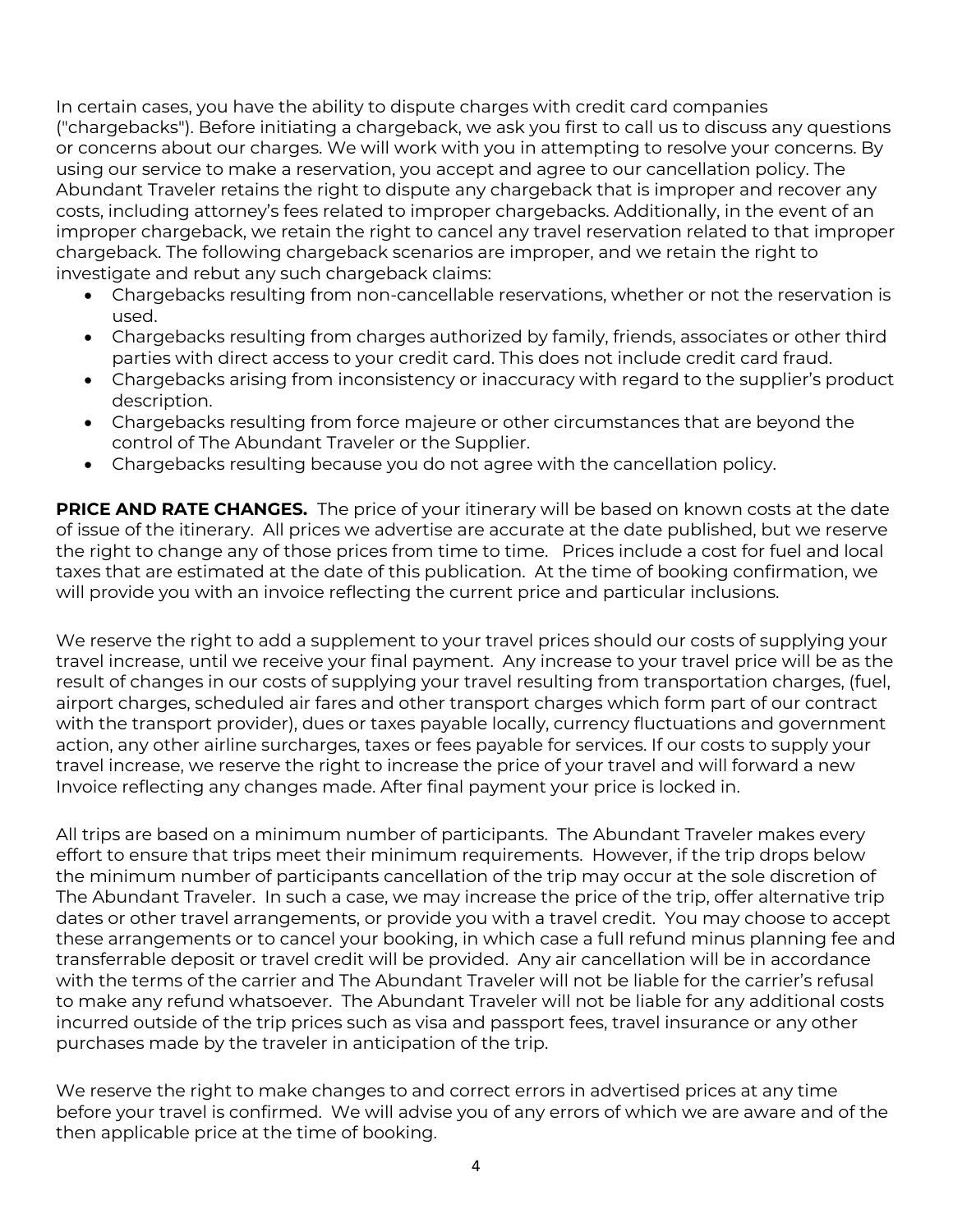**CANCELLATION.** Cancellation of travel must be made in writing and is effective from the date we receive the written notification. Our planning fee is always non-refundable. The Abundant Traveler incurs costs with the suppliers of your trip well in advance of your trip date. All suppliers have their own cancellation policies, which apply to your booking. Upon receipt of your cancellation request we will contact the suppliers for any applicable refunds subject to the supplier's terms and conditions. If you are entitled to a refund, please note that the supplier is responsible for this refund, not The Abundant Traveler. Suppliers may choose to provide a travel voucher or credit in lieu of refund. We are not responsible for a supplier's failure to pay a refund or for supplier bankruptcy or insolvency.

## **If the reason for cancellation is covered under the terms of your travel protection plan you may be able to reclaim these charges, for this reason we strongly encourage the purchase of a travel protection plan including additional cancel for any reason coverage.**

Airline tickets are governed by the air carriers' terms, and we are not responsible for any air carrier's decision regarding refund.

**CHANGES AND CANCELLATION BY THE SUPPLIER.** We will inform you as soon as reasonably possible if a supplier needs to make a significant change to your confirmed booking or to cancel. We will also liaise between you and the supplier in relation to any alternative arrangements offered by the supplier, but we will have no further liability to you.

If between planning time and/or during actual travel, circumstances require changes, The Abundant Traveler and its suppliers, reserve the right to cancel or vary any itinerary and substitute components of any trip, including but not limited to hotels and accommodations of comparable quality, surface transportation charges, security matters, and/or other events make such alterations necessary. Suppliers may substitute transportation equipment depending on any variety of factors, including the volume of passengers on the trip. During local or national holidays or special events, peak seasons, on certain days of the week, and during religious occasions, certain facilities such as museums, churches, restaurants, sightseeing, hotels, and shopping may be limited or not available. Alternatives will be offered whenever possible. The Abundant Traveler cannot be held responsible for any closures, necessary itinerary changes, or curtails for any reason. These changes will not be considered material changes and will not be consider cause for cancellation by the traveler. Normal cancellation penalties still apply to the trip that has been changed.

**NO REFUND FOR UNUSED ARRANGEMENTS.** As The Abundant Traveler's prices are based on contract rates, there will not be any refund for any unused portion of a travel booking. If you cancel while the trip is in progress, there is no refund for the unused portion.

**FORCE MAJEURE.** The Abundant Traveler assumes no liability for, any loss, damage, delay, or cancellation resulting in whole or in part from an Act of God or any other Force Majeure condition, including, without limitation: fire, volcanic eruption, hurricane, environmental pollution or contamination, inclement weather, earthquake, low or high water levels, flood, water or power shortages or failures, tropical storms or hurricanes, riots or civil commissions or disturbances, and any other acts of a similar nature, sabotage, arrests, strikes or labor disruptions, restraint of rulers or peoples, expropriations, acts of terrorism, war, insurrection, quarantine restrictions, government health advisories, epidemics, pandemics, or warnings or alerts of any kind of nature, government seizures, refusal or cancellation or suspension or delay of any government authority or any license, permit or authorization, damages to its facilities or the travel supplier and its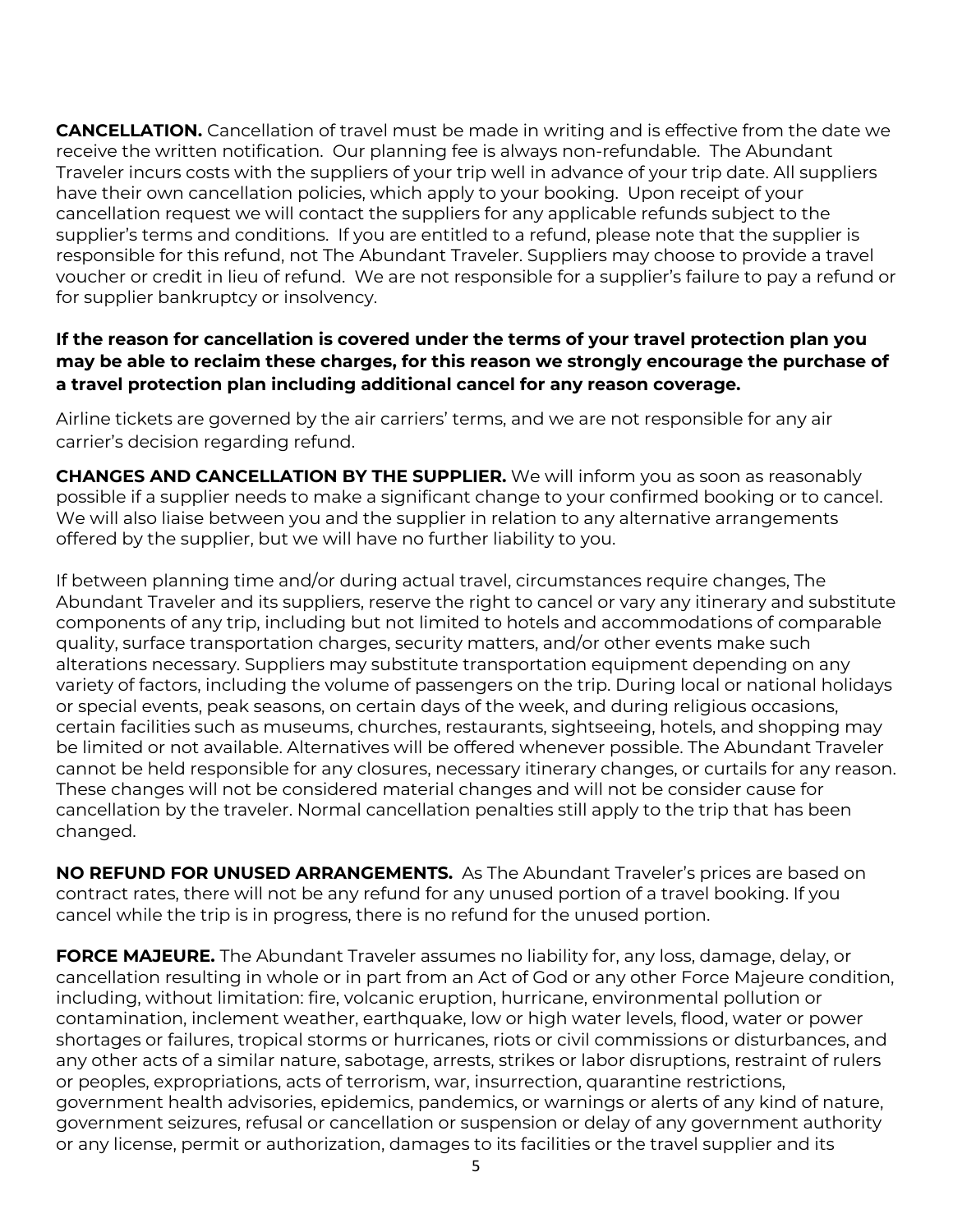facilities, or any other unforeseen circumstances or any other factors unforeseen by The Abundant Traveler that impacts negatively on, or hampers, its ability to fulfill any of its contractual conditions. In the circumstances amounting to Force Majeure, we will not be required to refund any money to you, although if we can recover any monies from our suppliers, we will refund these to you without any charge by The Abundant Traveler. The Abundant Traveler shall always be entitled to retain its planning fee.

**TRAVEL PROTECTION.** THE ABUNDANT TRAVELER DOES NOT OFFER TRAVEL PROTECTION PLANS. TRAVEL PROTECTION IS REQUIRED FOR YOUR TRIP. It is the traveler's responsibility to protect their purchases. Travel Protection Coverage including additional cancel for any reason coverage is strongly recommended. Such plan should cover Trip Cancellation or Interruption, Medical Expense, Emergency Evacuation/Repatriation, and Baggage. Travel protection plans can help protect you in the event of loss of non-refundable trip deposits and payments that result from cancellation or trip interruption (due to a covered reason such as injury or illness before or during the trip). It also helps with reimbursement for medical emergency costs (including very costly medical evacuation costs), missed connections and baggage loss. Travel Protection Plans including cancel for any reason coverage must be purchased in close conjunction with your travel purchase.

There are many good companies for trip insurance. Coverages differ from one company to another so consider all available options. Reputable companies that assist with travel insurance are Travel Insurance Master and MedJet. You can find links to both on our website. The Abundant Traveler is not qualified to answer technical questions about the benefits, exclusions, and conditions of travel insurance plans. The Abundant Traveler cannot evaluate the adequacy of the prospective insured's existing insurance coverage. If you have any questions about your travel protection, call your insurer or insurance agent or broker.

Certain countries have a requirement for foreign visitors to have valid medical insurance on entry. The Abundant Traveler cannot be held responsible for denied entry if a traveler is unable to provide details to authorities of insurance or denial of entry for any reason. Failing to purchase an adequate travel protection plan or falsely representing that you have such coverage could result in the loss of your travel cost and/or require more money to correct the situation. You also acknowledge that without this coverage, there may be no way to recoup any losses, costs or expenses incurred. **If you travel without adequate coverage, we will not be liable for any of your losses howsoever arising, for which trip protection plan coverage would otherwise have been available.** 

**DESTINATIONS AND DOCUMENTATION.** Travel to certain destinations may involve greater risk than others. The Abundant Traveler urges Travelers to remain informed on a daily basis as to current news, as well as to review travel prohibitions, warnings, announcements, and advisories issued by the United States Government prior to booking travel to international destinations. Information on conditions in various countries and the level of risk associated with travel to destinations can be found at http://www.state.gov, and http://www.cdc.gov. In addition, you should consult with government websites to ensure that you are in compliance with all requirements for admittance into that country, including COVID- 19 requirements, as well as understanding local laws that govern travel within a country, such as medical tests and tracking. **Should you choose to travel to a country that has been issued a travel warning or advisory, The Abundant Traveler will not be liable for damages or losses that result from travel to such destinations.**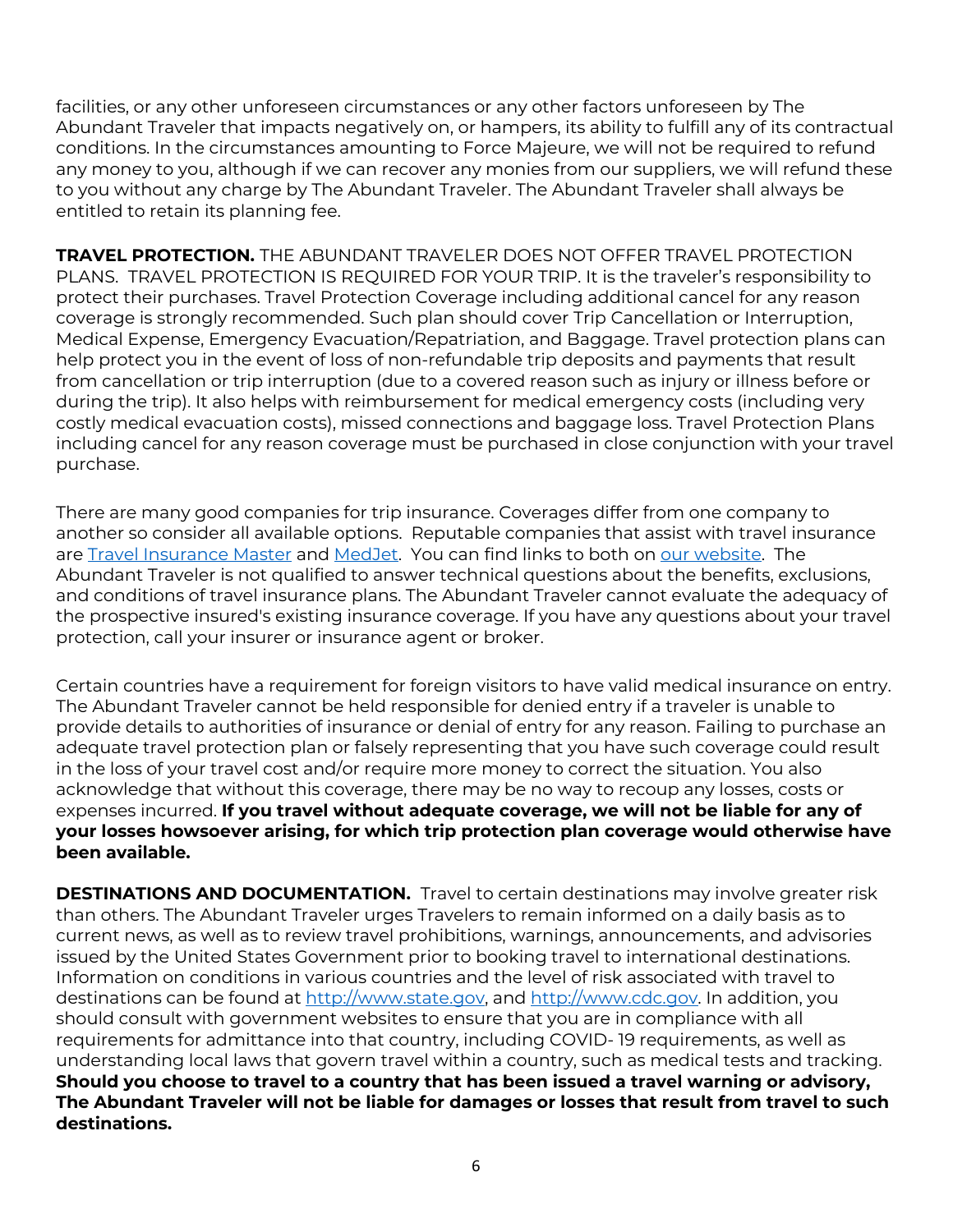It is the responsibility of each traveler to obtain and carry a valid passport, visa(s), inoculations, and all other documents required by applicable government regulations. For up to date requirements US citizens should visit www.travel.state.gov. When travelling domestically within the USA or internationally, the U.S. Transportation Security Administration (TSA) and U.S. Department of Homeland Security (DHS) advise that everyone carry at least two forms of acceptable identification in order to board a flight, found here: http://www.tsa.gov/travelerinformation/acceptable-ids. The Abundant Traveler strongly recommends that you take into account that certain countries will not admit a passenger if their passport expires within six (6) months of the date of entry. Non-USA citizens may require additional documentation.

Recommended inoculations for travel may change and you should consult your practitioner for current recommendations before you depart. It is your responsibility to ensure that you meet all health entry requirements, obtain the recommended inoculations, take all recommended medication, and follow all medical advice in relation to the trip. Inoculation requirements can be found on the Center for Disease Control website at https://www.cdc.gov/.

You acknowledge any failure to strictly comply with these requirements may result in denied boarding or an undue delay at an airport security checkpoint causing traveler to miss flight(s), and subsequent scheduled travel bookings trips. The Abundant Traveler bears no responsibility for advising and/or obtaining required travel documentation for you, or for any delays, damages, and/or losses including missed portions of your vacation related to improper documentation or government decisions about entry.

**INSECTICIDE NOTICE.** Travelers are encouraged to check the list of countries that require airlines to treat the passenger cabin with insecticides prior to the flight or while on the aircraft on the U.S. Department of Transportation's Web site, as this list is updated from time to time: http://www.dot.gov/office-policy/aviation-policy/aircraft-disinsection-requirements.

**NON-RESPONSIBILITY.** KW Lifestyle Adventures LLC dba The Abundant Traveler, and members, officers, agents, employees, and assigns (collectively "The Abundant Traveler") use third party suppliers to arrange trips, transportation, sightseeing, lodging, meals, and all other services related to this trip. The Abundant Traveler is an independent contractor and is not an employee, agent, or representative of any of these suppliers. The Abundant Traveler does not own, manage, operate, supervise, or control any transportation, vehicle, airplane, hotel, or restaurants, or any other entity that supplies services related to your trip. All suppliers are independent contractors and are not agents or employees or representatives of The Abundant Traveler. All tickets, receipts, coupons, and vouchers are issued subject to the terms and conditions specified by each supplier, and by accepting the coupons, vouchers, and tickets, or utilizing the services, all travelers agree that neither The Abundant Traveler, nor its employees, agents, or representatives are or may be liable for any loss, injury, or damage to any trip traveler or their belongings, or otherwise, in connection with any service supplied or not supplied resulting directly or indirectly from any occurrence beyond the control of The Abundant Traveler. The Abundant Traveler assumes no responsibility or liability for any delay, change in schedule, loss, injury or damage or loss of any traveler that may result from any act or omission on the part of others; The Abundant Traveler assumes no responsibility or liability for personal property; and The Abundant Traveler shall be relieved of any obligations under these terms and conditions in the event of any strike, labor dispute, act of God, or of government, fire, war, whether declared or not, terrorism, insurrection, riot, theft, pilferage, epidemic, pandemic, illness, physical injury, quarantine, medical or customs or immigration regulation, delay, or cancellation. The Abundant Traveler accepts no responsibility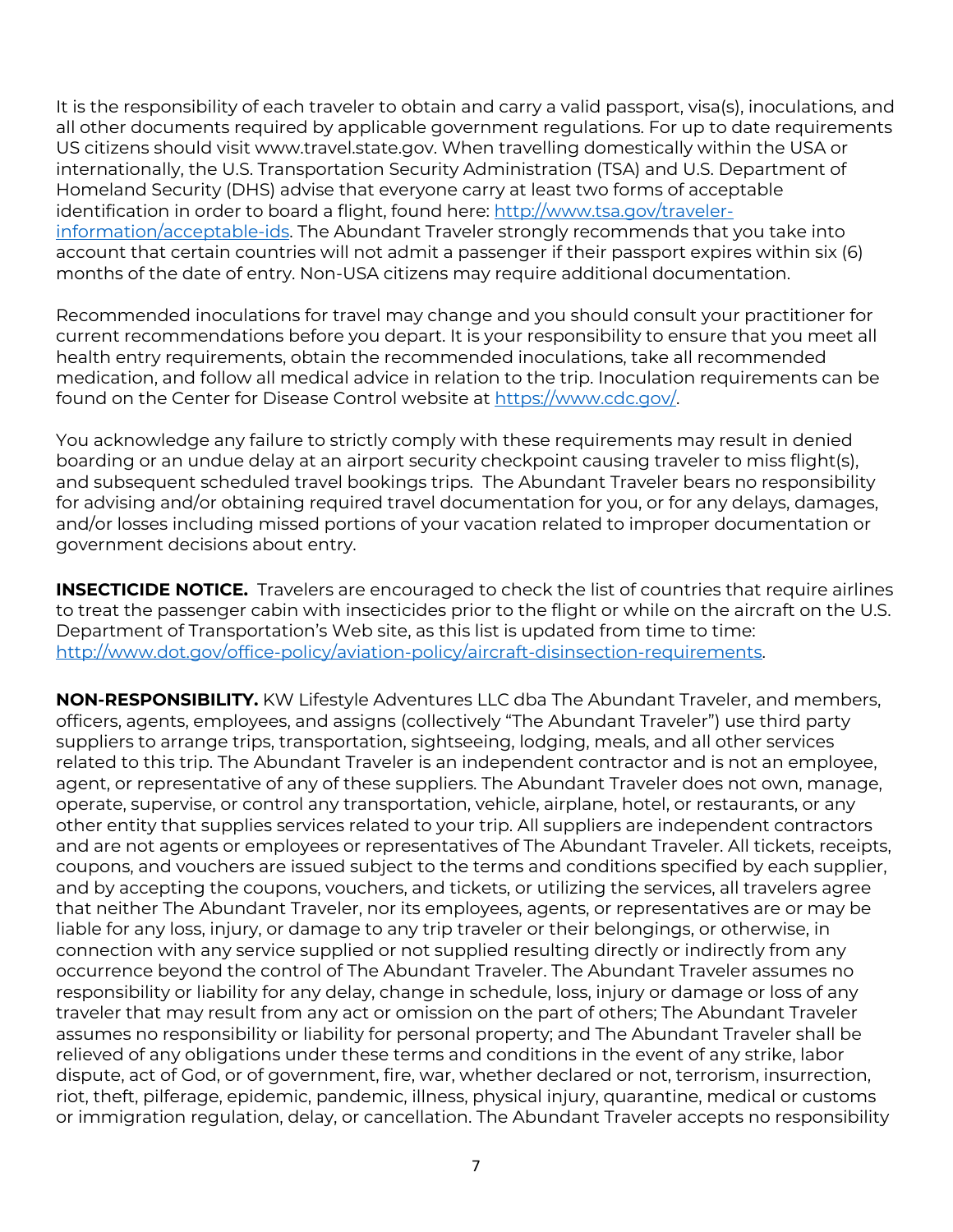for lost or stolen items. The Abundant Traveler reserves the right to refuse any traveler or potential traveler at its sole discretion.

**ASSUMPTION OF RISK/WAIVER.** Traveler is aware that all travel may involve inherent risks. Inherent risks include, but are not limited to, risk of injury or death from: motor vehicles collisions, animals, roadway hazards, slips, and falls, criminal or terrorist acts, government actions, consumption of alcoholic beverages, tainted food, or non-potable water; exposure to the elements, including heat, cold, sun, water, and wind; your own negligence and/or the negligence of others, including trip guides, other travelers, The Abundant Traveler and its employees, agents and/or representatives; attack by or encounter with insects, reptiles, and/or animals; accidents or illness occurring in remote places where there are no available medical services; fatigue, chill, overheating, and/or dizziness,; known or unknown medical conditions, physical exertion for which you are not prepared or other such accidents; the negligence or lack of adequate training of any third-party providers who seek to assist with medical or other help either before or after injuries have occurred; accident or illness without access to means of rapid evacuation or availability of medical supplies or services; and the adequacy of medical attention once provided.

Traveler understands the description of these risks, is not complete and that unknown or unanticipated risks may result in injury, illness, or death. In order to partake of the enjoyment and excitement of the trip, traveler is willing to accept the risks and uncertainty involved as being an integral part of travel, including the risk of infection, illness, and death. Traveler hereby accepts and assumes full responsibility for any and all risks of illness, injury or death and of the negligence of The Abundant Traveler and agrees to and shall hold harmless and fully release KW Lifestyle Adventures LLC dba The Abundant Traveler, and members, officers, agents, employees, and assigns (collectively "The Abundant Traveler") from any and all claims associated with the trip, including any claims of third party negligence and/or the negligence of The Abundant Traveler and traveler hereby covenant not to sue The Abundant Traveler for any such claims or join any lawsuit or action that is suing The Abundant Traveler. This agreement also binds your heirs, legal representatives, and assigns. The terms of this HOLD HARMLESS AND RELEASE OF ALL LIABILITY paragraph, shall survive any termination or cancellation of this Contract, whether by operation of law or otherwise.

**INDEMNIFICATION.** Each traveler is expected to act responsibly and adhere to all behavior guidelines established by The Abundant Traveler and our local suppliers. We and our local suppliers reserve the right to remove you from any trip if you endanger yourself or others or disrupt the general well-being of the trip itself. In any such case, there will be no refund and we will not be responsible for any additional costs incurred by you.

Traveler agrees to and shall indemnify and hold harmless KW Lifestyle Adventures LLC dba The Abundant Traveler, and members, officers, agents, employees, and assigns (collectively "The Abundant Traveler"), from any expenses, losses, liabilities, damages, judgments, settlements and costs (collectively, "damages") involved with or incurred by The Abundant Traveler (including, without limitation, reasonable attorneys' fees and the advancement of same) with respect to any claims, law suits, arbitrations, or other causes of action, which result, directly or indirectly, from: (i) traveler's breach or violation, or threatened breach or violation, of this Agreement and (ii) Any damage caused by traveler while participating in the trip.

**PRE-EXISTING MEDICAL CONDITIONS/PERSONS WITH DISABILITIES.** The nature of many of the destinations we travel to means that in some cases they may be unsuitable for those who use a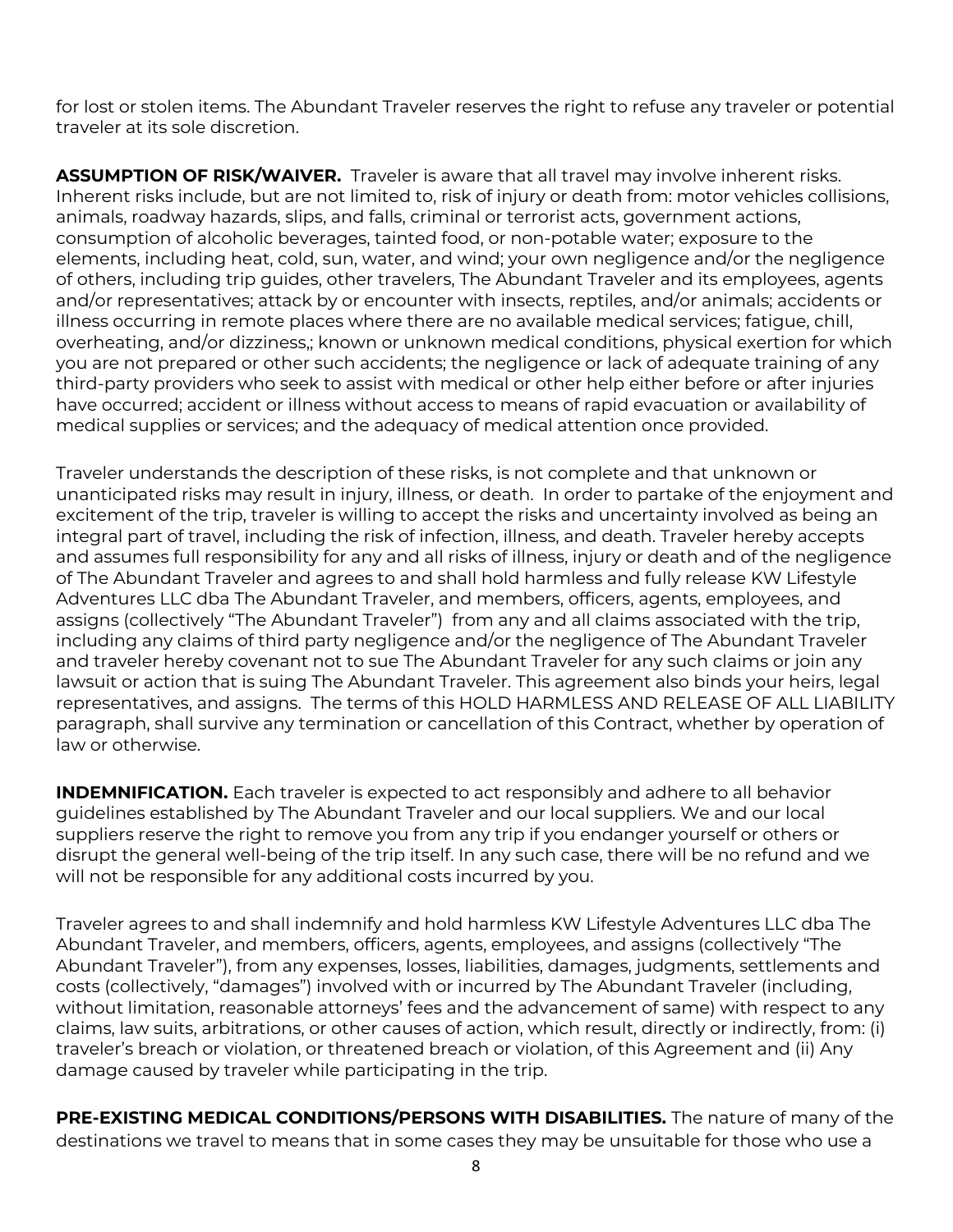wheelchair or have a lack of mobility. However, we will be delighted to discuss the feasibility of your participation in any of our trips.

It is essential that you advise us before booking if you do have any disability or pre-existing medical condition which may affect your trip, or if you have any special requirements as a result of any disability or medical condition (including any which affect the booking process) so that we can assist you in considering the suitability of the arrangements and/or in making the booking. The Abundant Traveler will communicate requests to Suppliers, but cannot be responsible if ADA accommodations are not available. Any accommodations provided will be at the sole expense of the traveler requiring the accommodation. Please note that accommodations outside of the USA may not be in compliance with the Americans with Disabilities Act and may not have wheelchair accessibility.

Our Suppliers are, unfortunately, unable to offer additional assistance to travelers with limited mobility and all such assistance will need to be provided by whoever the traveler is traveling with. Travelers with disabilities must notify The Abundant Traveler at the time of booking of status and of the identity of their non-discounted, paid travel companion who will be responsible for providing all necessary assistance. We may request that you provide a letter from your doctor confirming your fitness to travel.

If you have special dietary requirements or allergies, you must inform us at the time of booking. We will inform suppliers of such requests and requirements, but we cannot be liable if substitutions are not available.

**GOVERNING LAW/SUBMISSION TO JURISDICTION. JURY WAIVER/NOTICE OF CLAIM.** This Agreement and all attachments hereto and the rights of the parties hereunder shall be governed by and construed in accordance with the laws of the State of Texas exclusive of conflict or choice of law rules. Any claims shall be brought in a court of competent jurisdiction located in Texas. You agree that you will only bring claims against The Abundant Traveler in your individual capacity and not as a plaintiff or class member in and purported class action or representative proceeding. The Abundant Traveler shall not in any case be liable for other than compensatory damages, and your payment of a deposit on a trip means that you agree to these conditions of sale and expressly waive any right to punitive damages. **You understand and agree that no claims will be considered and that you will not bring suit against The Abundant Traveler unless you have first provided a typewritten notice of injury to The Abundant Traveler within 30 days after the trip or cancellation of the trip.** 

**Entire Agreement & Severability:** This agreement, including any other documents, including invoices, we provide you, and the terms and conditions of our suppliers, constitutes the entire agreement and it supersedes all prior or contemporaneous communications and proposals, whether electronic, oral, or written, with respect to The Abundant Traveler. If any provision of these Terms shall be unlawful, void, or for any reason unenforceable, then that provision shall be deemed severable from these Terms and shall not affect the validity and enforceability of any remaining provisions.